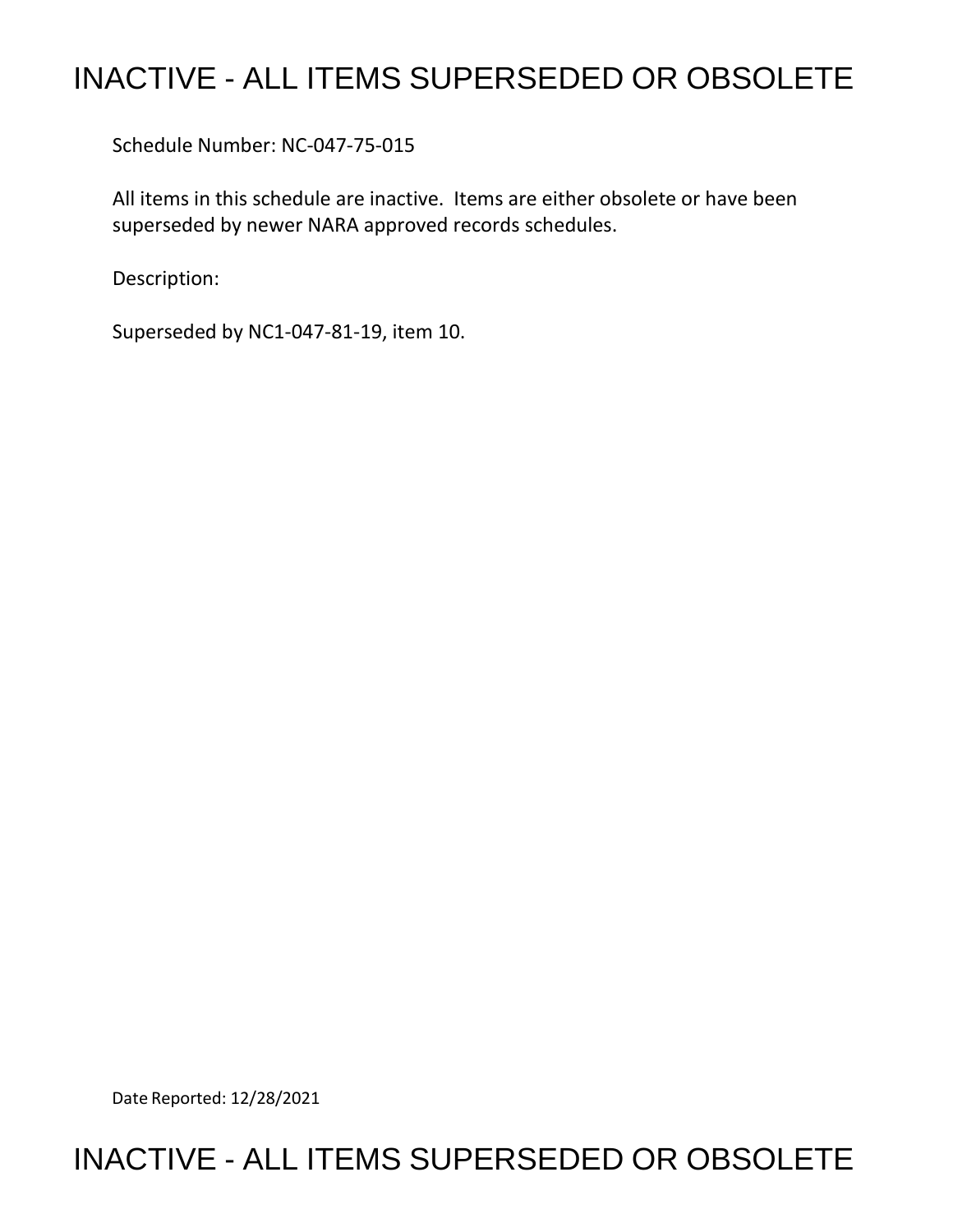| Standard Form No. 115                                                                                 |                                                                                                                                                                         |                                         |                                                                                                                                                       |                                      |                                                                                                                                                                           |                           |                                                                                                |                            |                                              |  |
|-------------------------------------------------------------------------------------------------------|-------------------------------------------------------------------------------------------------------------------------------------------------------------------------|-----------------------------------------|-------------------------------------------------------------------------------------------------------------------------------------------------------|--------------------------------------|---------------------------------------------------------------------------------------------------------------------------------------------------------------------------|---------------------------|------------------------------------------------------------------------------------------------|----------------------------|----------------------------------------------|--|
| Revised November 1951<br>Prescribed by General Services                                               |                                                                                                                                                                         |                                         | REQUINS I FOR AUTHORITY                                                                                                                               |                                      |                                                                                                                                                                           |                           | <b>LEAVE BLANK</b>                                                                             |                            |                                              |  |
| Administration<br>GSA Reg. $3-IV-106$                                                                 |                                                                                                                                                                         |                                         | TO DISPOSE OF RECORDS                                                                                                                                 |                                      |                                                                                                                                                                           | DATE RECEIVED             |                                                                                                | JOB NO.                    |                                              |  |
| $115 - 103$<br>(See Instructions on Reverse)                                                          |                                                                                                                                                                         |                                         |                                                                                                                                                       |                                      |                                                                                                                                                                           | $FEB$ 10                  | 1975                                                                                           |                            |                                              |  |
| TO:                                                                                                   |                                                                                                                                                                         |                                         | GENERAL SERVICES ADMINISTRATION,                                                                                                                      |                                      | P & 47                                                                                                                                                                    | DATE APPROVED             | N C                                                                                            |                            |                                              |  |
|                                                                                                       |                                                                                                                                                                         |                                         | NATIONAL ARCHIVES AND RECORDS SERVICE, WASHINGTON, D.C. 20408                                                                                         |                                      |                                                                                                                                                                           |                           |                                                                                                |                            |                                              |  |
| 1 FROM (AGENCY OR ESTABLISHMENT)<br>$\cdot$                                                           |                                                                                                                                                                         |                                         |                                                                                                                                                       |                                      |                                                                                                                                                                           |                           |                                                                                                | NOTIFICATION TO AGENCY     |                                              |  |
| Department of Health, Education and Welfare<br>2 MAJOR SUBDIVISION                                    |                                                                                                                                                                         |                                         |                                                                                                                                                       |                                      |                                                                                                                                                                           |                           | In accordance with the provisions of 44 U S.C.<br>3303a the disposal request, including amend- |                            |                                              |  |
| Social Security Administration<br>be stamped Fdisposal not approved" or                               |                                                                                                                                                                         |                                         |                                                                                                                                                       |                                      |                                                                                                                                                                           |                           |                                                                                                |                            | ments, is approved except for items that may |  |
| 3. MINOR SUBDIVISION                                                                                  |                                                                                                                                                                         |                                         |                                                                                                                                                       |                                      |                                                                                                                                                                           | "withdrawn" in column 10. |                                                                                                |                            |                                              |  |
| Bureau of Retirement and Survivors Insurance<br>4. NAME OF PERSON WITH WHOM TO CONFER<br>5. TEL. EXT. |                                                                                                                                                                         |                                         |                                                                                                                                                       |                                      |                                                                                                                                                                           |                           |                                                                                                |                            |                                              |  |
| Charles D. Smith                                                                                      |                                                                                                                                                                         |                                         |                                                                                                                                                       |                                      | 45770                                                                                                                                                                     |                           |                                                                                                |                            |                                              |  |
|                                                                                                       |                                                                                                                                                                         | 6. CERTIFICATE OF AGENCY REPRESENTATIVE |                                                                                                                                                       |                                      |                                                                                                                                                                           |                           |                                                                                                |                            |                                              |  |
|                                                                                                       |                                                                                                                                                                         |                                         |                                                                                                                                                       |                                      | I hereby certify that I am authorized to act for the head of this agency in matters pertaining to the disposal of records, and that the records described in this list or |                           |                                                                                                |                            |                                              |  |
|                                                                                                       |                                                                                                                                                                         |                                         | schedule of _____ pages are proposed for disposal for the reason indicated. ("X" only one)                                                            |                                      |                                                                                                                                                                           |                           |                                                                                                |                            |                                              |  |
| The records have<br>А<br>ceased to have suffi-<br>cient value to warrant                              |                                                                                                                                                                         | в                                       | The records will cease to have sufficient value<br>to warrant further retention on the expiration<br>of the period of time indicated or on the occur- |                                      |                                                                                                                                                                           |                           |                                                                                                |                            |                                              |  |
| further retention.                                                                                    |                                                                                                                                                                         |                                         | rence of the event specified.                                                                                                                         |                                      |                                                                                                                                                                           |                           |                                                                                                |                            |                                              |  |
|                                                                                                       |                                                                                                                                                                         |                                         |                                                                                                                                                       |                                      |                                                                                                                                                                           |                           |                                                                                                |                            |                                              |  |
| (Date)                                                                                                |                                                                                                                                                                         |                                         |                                                                                                                                                       | (Signature of Agency Representative) |                                                                                                                                                                           |                           | SSA Records Officer                                                                            |                            |                                              |  |
| 7.                                                                                                    |                                                                                                                                                                         |                                         |                                                                                                                                                       | 8 DESCRIPTION OF ITEM                |                                                                                                                                                                           |                           |                                                                                                |                            |                                              |  |
| <b>ITEM NO</b>                                                                                        |                                                                                                                                                                         |                                         |                                                                                                                                                       |                                      | (WITH INCLUSIVE DATES OR RETENTION PERIODS)                                                                                                                               |                           |                                                                                                | <b>SAMPLE OR</b><br>JOB NO | 10<br><b>ACTION TAKEN</b>                    |  |
|                                                                                                       |                                                                                                                                                                         |                                         |                                                                                                                                                       |                                      |                                                                                                                                                                           |                           |                                                                                                |                            |                                              |  |
| I.                                                                                                    |                                                                                                                                                                         |                                         |                                                                                                                                                       |                                      |                                                                                                                                                                           |                           |                                                                                                |                            |                                              |  |
|                                                                                                       | RSI CLAIMS CASE FOLDERS                                                                                                                                                 |                                         |                                                                                                                                                       |                                      |                                                                                                                                                                           |                           |                                                                                                |                            |                                              |  |
|                                                                                                       |                                                                                                                                                                         |                                         |                                                                                                                                                       |                                      | These claims folders contain all correspondence and                                                                                                                       |                           |                                                                                                |                            |                                              |  |
|                                                                                                       | other pertinent material accumulated in the process of<br>adjudication of the claim.<br>The award or disallowance                                                       |                                         |                                                                                                                                                       |                                      |                                                                                                                                                                           |                           |                                                                                                |                            |                                              |  |
|                                                                                                       |                                                                                                                                                                         |                                         |                                                                                                                                                       |                                      |                                                                                                                                                                           |                           |                                                                                                |                            |                                              |  |
|                                                                                                       | determination forms, certain supporting proofs, and<br>other records depicting the payment history of the claim<br>are filed on the left side of the folder. The claims |                                         |                                                                                                                                                       |                                      |                                                                                                                                                                           |                           |                                                                                                |                            |                                              |  |
|                                                                                                       |                                                                                                                                                                         |                                         |                                                                                                                                                       |                                      |                                                                                                                                                                           |                           |                                                                                                |                            |                                              |  |
|                                                                                                       | application, other proofs, correspondence, and related                                                                                                                  |                                         |                                                                                                                                                       |                                      |                                                                                                                                                                           |                           |                                                                                                |                            |                                              |  |
|                                                                                                       | documents are filed on the right side of the folder.                                                                                                                    |                                         |                                                                                                                                                       |                                      |                                                                                                                                                                           |                           |                                                                                                |                            |                                              |  |
|                                                                                                       | Disallowed life and death claims, withdrawals, and<br>Α.                                                                                                                |                                         |                                                                                                                                                       |                                      |                                                                                                                                                                           |                           |                                                                                                |                            |                                              |  |
|                                                                                                       | NC-174 - 126<br>lump-sum only claims in which potential entitlement                                                                                                     |                                         |                                                                                                                                                       |                                      |                                                                                                                                                                           |                           |                                                                                                |                            |                                              |  |
|                                                                                                       | exists.                                                                                                                                                                 |                                         |                                                                                                                                                       |                                      |                                                                                                                                                                           |                           |                                                                                                |                            |                                              |  |
|                                                                                                       | Transfer to the FRC after being so identified by the                                                                                                                    |                                         |                                                                                                                                                       |                                      |                                                                                                                                                                           |                           |                                                                                                |                            |                                              |  |
|                                                                                                       | Automated Folder Inactivation System. Destroy after                                                                                                                     |                                         |                                                                                                                                                       |                                      |                                                                                                                                                                           |                           |                                                                                                |                            |                                              |  |
|                                                                                                       |                                                                                                                                                                         |                                         | 20 years' retention in the FRC.                                                                                                                       |                                      |                                                                                                                                                                           |                           |                                                                                                |                            |                                              |  |
|                                                                                                       |                                                                                                                                                                         |                                         |                                                                                                                                                       |                                      |                                                                                                                                                                           |                           |                                                                                                |                            |                                              |  |
|                                                                                                       | в.                                                                                                                                                                      |                                         |                                                                                                                                                       |                                      | Awarded claims where the last payment has been made<br>and there is no future potential claimant indicated                                                                |                           |                                                                                                |                            | $Vc - 174 - 236$                             |  |
|                                                                                                       |                                                                                                                                                                         | in the record.                          |                                                                                                                                                       |                                      |                                                                                                                                                                           |                           |                                                                                                |                            |                                              |  |
|                                                                                                       |                                                                                                                                                                         |                                         |                                                                                                                                                       |                                      |                                                                                                                                                                           |                           |                                                                                                |                            |                                              |  |
|                                                                                                       |                                                                                                                                                                         |                                         |                                                                                                                                                       |                                      | Transfer to the FRC after being so identified by the                                                                                                                      |                           |                                                                                                |                            |                                              |  |
|                                                                                                       |                                                                                                                                                                         |                                         | 5 years' retention in the FRC.                                                                                                                        |                                      | Automated Folder Inactivation System. Destroy after                                                                                                                       |                           |                                                                                                |                            |                                              |  |
|                                                                                                       |                                                                                                                                                                         |                                         |                                                                                                                                                       |                                      |                                                                                                                                                                           |                           |                                                                                                |                            |                                              |  |
|                                                                                                       |                                                                                                                                                                         |                                         |                                                                                                                                                       |                                      | C. Awarded claims where payments have ended, but there                                                                                                                    |                           |                                                                                                |                            | $UC - 174 - 236$                             |  |
|                                                                                                       | is a future potential claimant indicated in the                                                                                                                         |                                         |                                                                                                                                                       |                                      |                                                                                                                                                                           |                           |                                                                                                |                            |                                              |  |
|                                                                                                       |                                                                                                                                                                         | record.                                 | COPY to Agencia FRC's 3/3/7500                                                                                                                        |                                      |                                                                                                                                                                           |                           |                                                                                                |                            |                                              |  |

**rour copies, including original, to be submitted to the National Archives and Records Service**